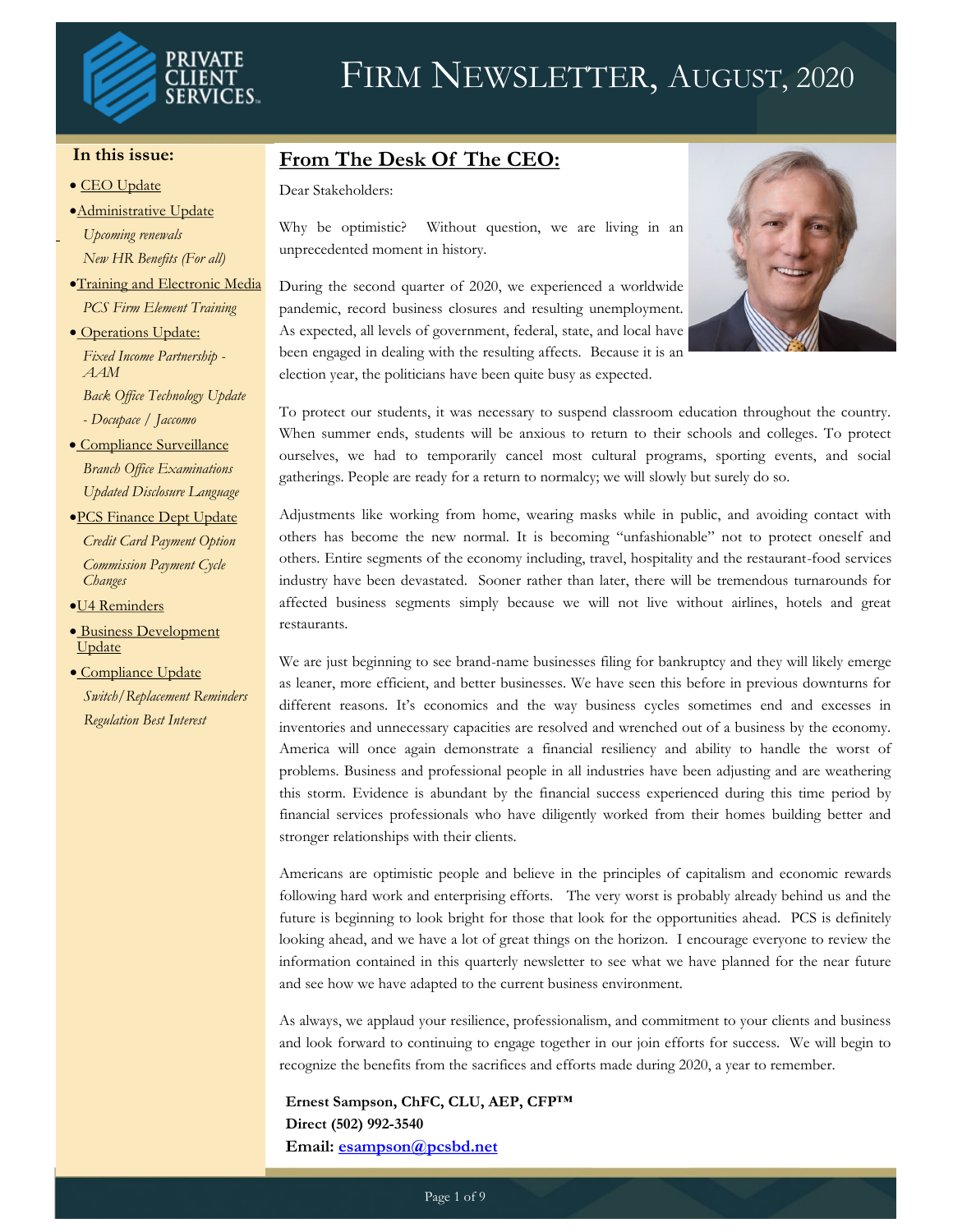

## Administrative Update:

#### **Upcoming Renewals - E&O Insurance and FINRA Registrations**

The Private Client Services Home Office has begun preparation for the annual renewal of registered representatives' Errors & Omissions insurance coverage. As you may have noted on your individual certificate of coverage, the Firm's Errors & Omissions insurance policy is effective from December 9<sup>th</sup> to December 9<sup>th</sup> each year. A communication with details about the renewal, including the coverage provider, will be sent out in mid-October, with payment due around the second week of November. PCS is pleased to now be able to offer credit card processing for all invoice payments effective today 8/7/2020.

PCS is required to renew FINRA, SEC, and state/jurisdiction registrations for both the Firm itself and its registered persons through the FINRA annual Renewal Program, which begins in

the fourth quarter of each year. Further details on the 2021 FINRA annual renewal timeline will be forthcoming; look for additional information in early November.

#### **New HR benefits available for Independent Financial Professionals and Staff**

Private Client Services, in conjunction with OneAmerica®, a leading employee benefits provider, is excited to announce a voluntary insurance program available to registered representatives and their employees. Independent financial advisor offices with at least two employees will now be eligible to work directly with One America® to secure life, short-term, and longterm disability insurance.

OneAmerica® and their family of financial companies offer high-quality products and services with a focus on preparing for the future. Additional details on the insurance opportunities available will be emailed out in the near future; please contact Mary Wescott with questions.

## Training and ELECTRONIC Media UPDATE:

#### **PCS Firm Element Training**

On July 1st PCS launched the 2020 Firm Element CE program. The courses and other modules can be accessed through Quest CE just like last year. Everyone associated with PCS (except interns) should have received an email inviting them to the program and providing login instructions.

The program consists of 4 mandatory parts:

- 1. Completion of assigned training courses (You will see them when you sign in to Quest)
- 2. Completion of the annual compliance meeting (Registered persons)
- 3. Completion of the annual compliance questionnaire (Registered persons)
- 4. Completion of the annual attestations. (This year there is an additional attestation for registered persons related to completion of the firm specific Regulation Best Interest Training)

The training program must be completed by October 31, 2020 so there is no rush but you may want to get it completed before the end of Summer and business starts to pick-up again in the Fall.

If you have any questions or need help accessing the portal, please do not hesitate to reach out to your Managing Principal, OSJ Manager, or to me directly at *jluse@pcsbd.net.* 



Mary Wescott, Chief Administration Officer



Jeremy Luse Compliance Surveillance Officer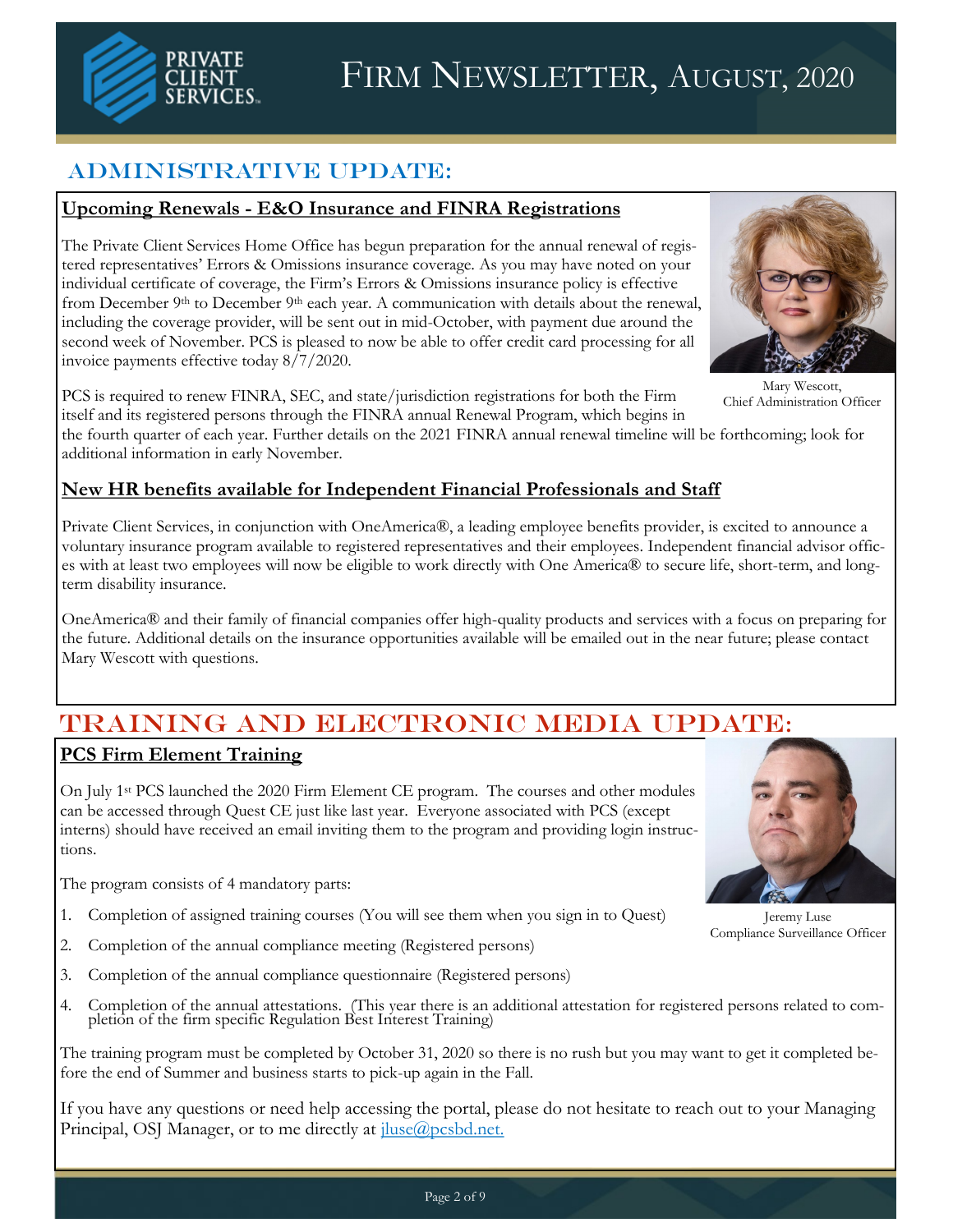

## FIRM NEWSLETTER, AUGUST, 2020

### OPERATIONS UPDATE:

#### **Fixed Income Specialists and Bond Desk Partnership - AAM**

Private Client Services is excited to announce a partnership with Advisors Asset Management to serve as our fixed income specialists and bond desk. AAM's experience and trust in the market makes them an ideal partner of PCS for all your fixed income needs. The highlights below are just the tip of the iceberg when it comes to the solutions AAM can bring to your practice.



Ryan Armock, Chief Operations Officer



## **A Proven Fixed Income & Unit Investment Trust Resource**

Since 1979, AAM has been a leading resource for financial professionals, like you, providing access to the fixed income markets and Unit Investment Trusts catered to your practice.

### *The AAM Fixed Income Difference*

- **Full Access to the Fixed Income Markets –** In addition to having access to all major ECNs, AAM has direct feeds with major dealers as well as our own inventory.
- **Experienced Capital Markets Team –** Take advantage of AAM's scale and infrastructure through our highly seasoned team of bond traders.
- **Portfolio Support & Analytics –** AAM will analyze existing client statements as well as create custom fixed income portfolios for your clients and prospects.
- **Fixed Income Insight & Expertise –** Access AAM's value-add resources and technology through your dedicated Specialist, including market insights and sales ideas.

## *The AAM Unit Investment Trust Difference*

We believe three important factors distinguish AAM from other UIT sponsors:

- **1. Experienced team and growing network of strategic relationships** As the #2 UIT provider in the nation, AAM has a highly experienced team of professionals and over 60 active offerings. In addition to our proprietary UITs, AAM partners with select investment management firms that have a proven investment process with the potential to add value to investor portfolios.
- **2. Innovation** AAM has a rich history of delivering innovative, timely UIT solutions, even in volatile market conditions, including a reinvention of fixed income UITs, the launch of a broadly diversified high-income equity portfolio, and covered call portfolios using LEAPS®.
- **3. Personalized service and ongoing support** AAM has a wide array of financial tools, leading technologies, and industry expertise which sets us apart. We offer investment solutions for varying market conditions and investor objectives.

All transactions placed with AAM will process directly into your client's Pershing brokerage account with no additional requirements. Be sure to provide client account number and account rep code when placing trades to ensure proper booking.

For further information about working with AAM or to place a trade, call (888) 969-2663 or email. You may also visit the AAM website at [www.aamlive.com.](http://www.aamlive.com)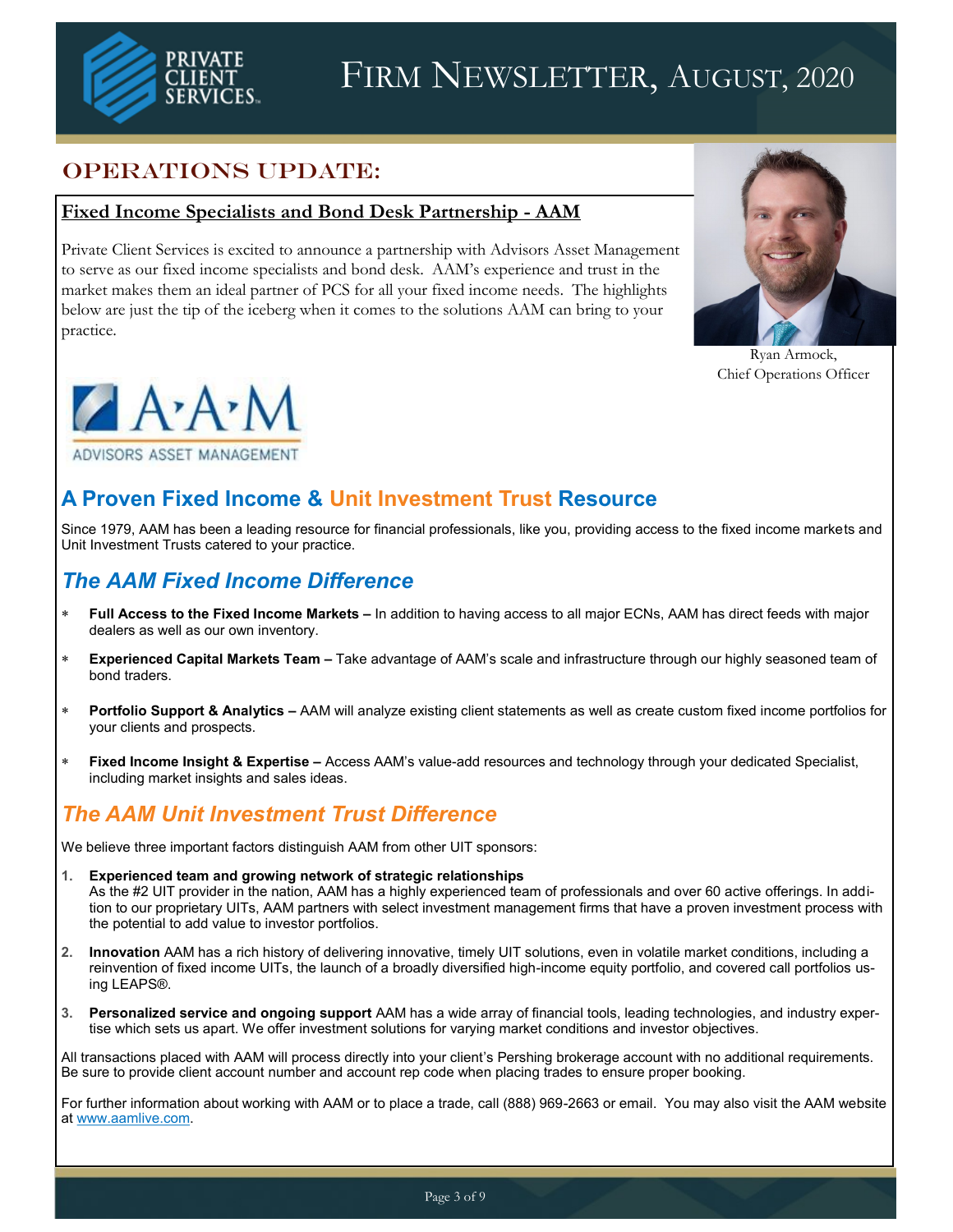

#### **PCS Back Office Technology Enhancements**

In an effort to provide industry leading service, technology and tools, PCS has been working diligently over the last several months on implementing important technology initiatives. After extensive due diligence we have chosen two services that when combined, will serve as the foundation of our technology and service platform for years to come. We are pleased to announce our partnership with Docupace and Jaccomo.

# *Docupace*

Docupace is a digital operations platform designed for wealth management firms. With Docupace, your office will use paperless workflows to establish new client accounts, submit maintenance and service requests, access PCS and vendor forms electronically, implement e-signature and store and retrieve documents in a compliant manner.

Phase one implementation and configuration is complete, and a beta test group is in place. Phase one includes new account opening with electronic or wet signature capability, smart routing of documents through the new account process, Regulation BI tracking (Form CRS Delivery) and compliant electronic storage. Phase two is currently under construction with additional service and compliance document workflows, PCS form validations and additional technology integrations. Upon completion of the beta test period, we will begin rolling out this technology to all offices using a phased approach. Look for more information in the coming weeks.

# $\triangle$  jaccomo

Jaccomo is a secure back and front office system for financial services firms. To keep up with industry and representative demands for enhanced compliance surveillance, more sophisticated data analytics and robust commissions reporting, we are transitioning from Artisan Software's Maestro and Repertoire systems to jaccomo's jCore and jPass. With jCore, PCS will have a more comprehensive database with the ability to enhance compliance and data reporting, generate required books and records mailings and integrate with additional technology. jPass, the representative portal, will give you enhanced reporting tools, detailed active and historical commission statements, and a window into your book of business.

We have completed a significant portion of the implementation and conversion process. Testing of various functions is underway to ensure a smooth transition. Upon a successful completion of the testing process, we anticipate a firm wide conversion to take place effective the beginning of fourth quarter in conjunction with the October commission payment schedule changes. Additional details regarding training and timeline will be communicated shortly.

PCS is excited to share these announcements with you and we look forward to providing you with additional tools and technology to make your practice more efficient.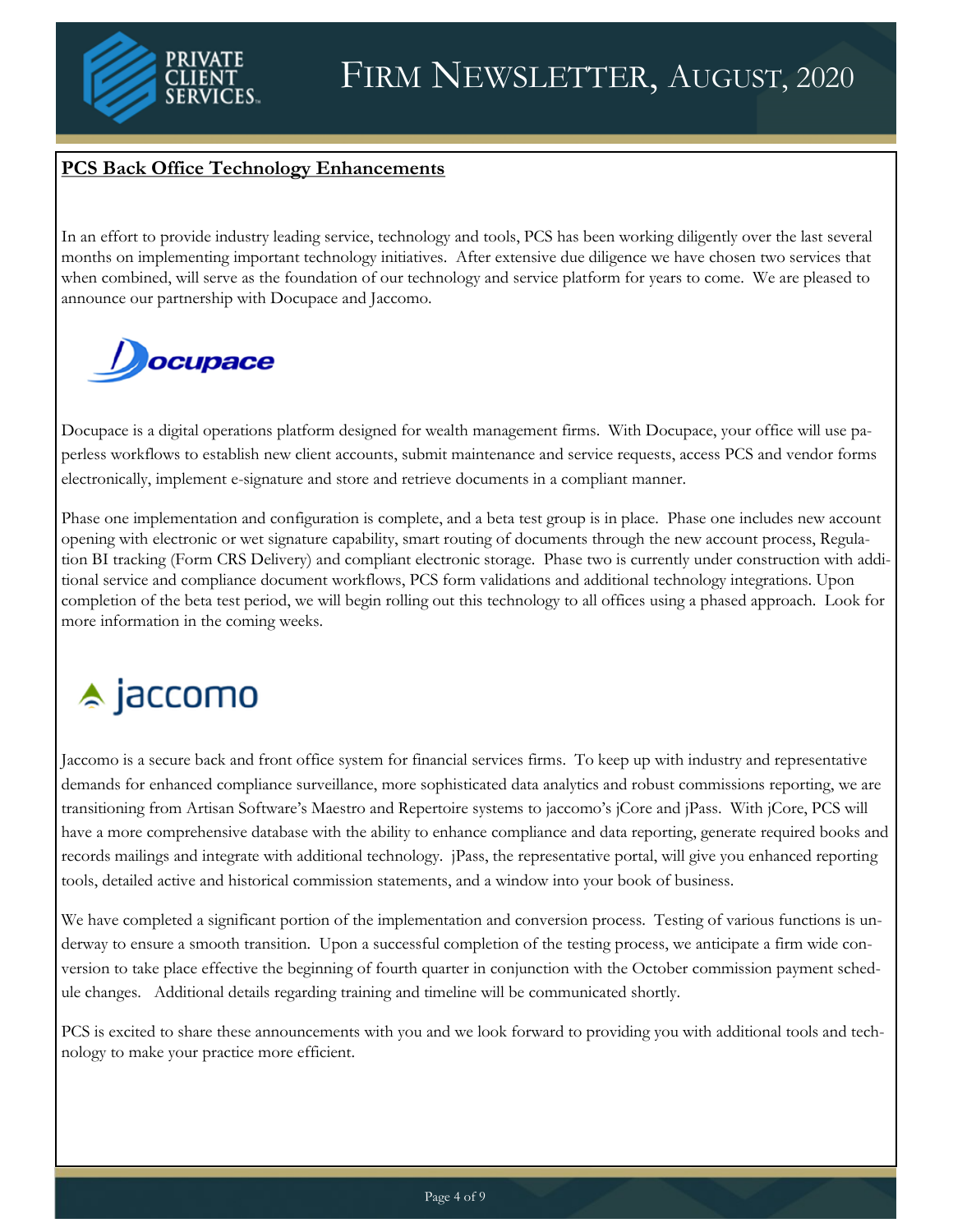

## Compliance Surveillance Guidance:

#### **Branch Office Examinations during the Pandemic**

Due to the ongoing COVID-19 Pandemic, FINRA has provided guidance that they understand firms may have to suspend on-site branch inspections until a later time. As a result, the Private Client Services Compliance Department has developed a virtual off-site branch inspection process so we do not fall behind in our regulatory obligations to inspect offices and their associated books and records.

Similar to an on-site inspection, the virtual inspection will require the branch to provide the same required central files as they would during an onsite inspection. The branch will receive access to a secure portal where requested files can be securely uploaded electronically for re-

view by your examiner. Certain other items that your examiner would usually confirm while on-site, including prominent placement of required PCS FINRA/SIPC signage, security of sensitive client/branch records, and other visual items may be verified by providing photos from your office.

While certain branch offices approaching their 3 year required inspection cycles are being prioritized, other offices in areas hardest hit by the COVID-19 pandemic may also be chosen for review. Additional offices meeting other criterion may be notified in the coming weeks and months that they will also be reviewed under this new virtual inspection process.

We appreciate your cooperation and prompt attention during this new virtual environment as this is a new process for both Compliance and our branch offices. If your office is notified that they have been chosen for a virtual inspection please feel free to bring any questions or concerns to your examiner or other members of the Compliance Department.

#### **Updated Firm Disclosure Language - Regulation Best Interest**

With the implementation of Regulation best Interest on June 30, 2020, PCS has updated the wording of the standard firm disclosures used by dually registered persons on business cards, letterhead and most other retail communication materials. The changes are designed to better identify the capacity that a financial professional is acting in when making recommendations to retail customers.

The changes do not require a financial professional to re-order new business cards, printed letterhead, or other materials right away, and also does not require those items to be resubmitted through MarketingPro if the disclosure language is the only change. PCS recommends using up your current stock and updating the disclosure language for the next order.

The new disclosure language should be utilized when developing new retail communications materials, ordering new business cards, letterhead, etc. The Compliance Department will be looking for the new language on submissions through MarketingPro.

The new language reads as follows:

**Securities offered by Registered Representatives through Private client Services, Member FINRA/SIPC. Advisory products and services offered by Investment Advisory Representatives through [insert RIA name here], a Registered Investment Advisor. Private Client Services, [insert RIA name here], and [insert DBA if different to RIA name] are unaffiliated entities.**

Please direct any questions to [compliance@pcsbd.net](mailto:compliance@pcsbd.net) or one of the compliance team members.



Seth Owen Director of Compliance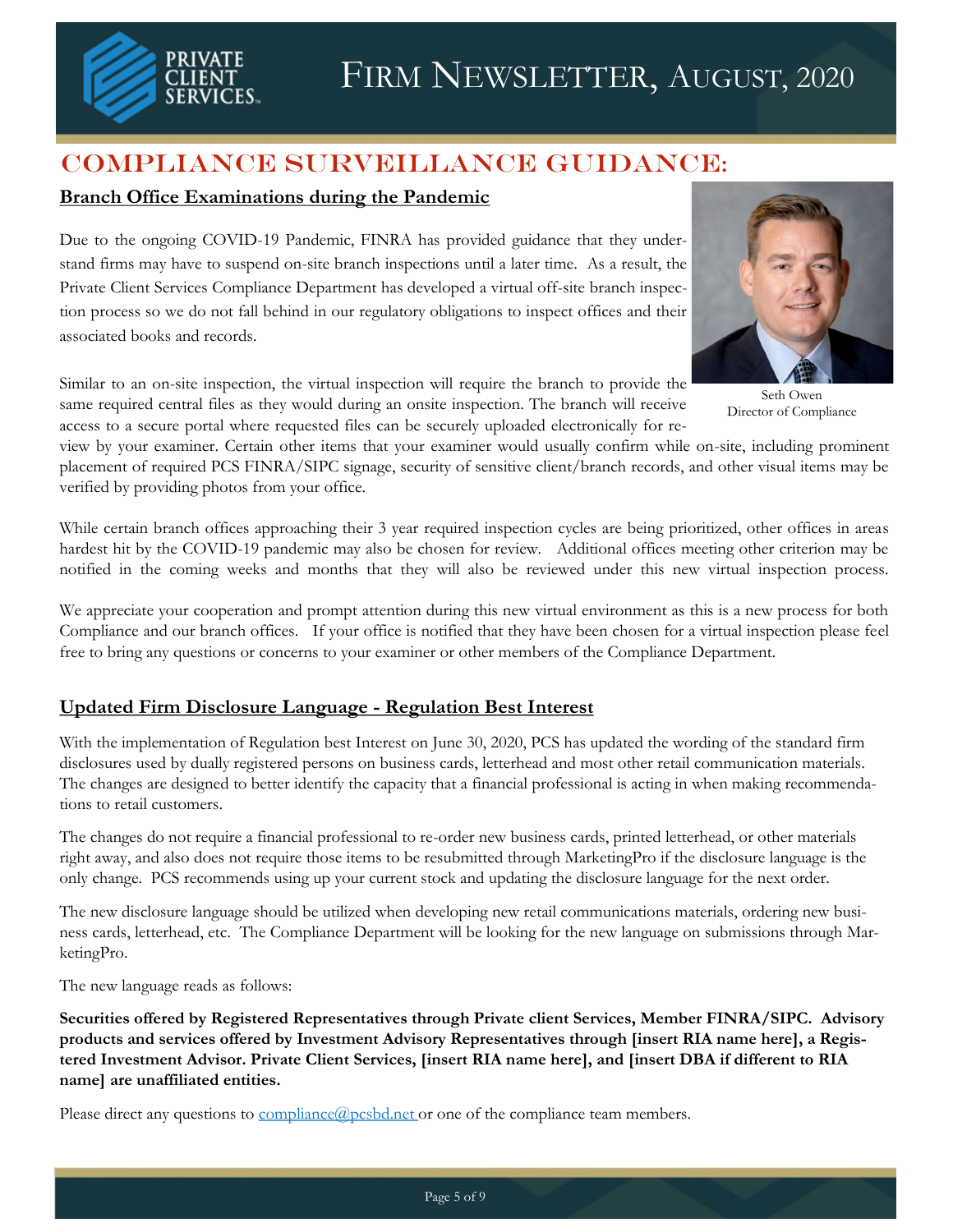

## FINANCE UPDATE:

#### **New Payment Options**

PCS now has the ability to accept credit cards, debit cards and ACH payments for invoices. This functionality is currently in place and will also be available for renewal season which begins in October.

#### **Commission Payout Schedule Change**

In conjunction with the roll-out of our new back office processing system, Jaccomo, we will be changing the frequency of rep payments from weekly to bi-monthly (twice a month). The 15<sup>th</sup> and the last day of the month will be cut-off dates with payment made via ACH shortly thereafter. We



## U4 UPDATE REMINDER:

#### **Disclosure Reminder:**

The FINRA form U4 must be updated in a timely manner (Usually within 30 days, but sometimes within 10 days) if any registered person has a disclosable event. These disclosable events include, but are not limited to, financial matters such as bankruptcy, compromise with creditors, or liens; legal matters; violations of industry rules; and other items related to outside business activities. Failure to disclose reportable items to the Home Office may result in delayed disclosure and significant late filing fees. Each late disclosure may result in as much as a \$1,575 late filing fee, which is the responsibility of the Representative to pay!

## Business Development UPDATE:

We'd like to welcome the following new groups to the PCS family:

- Arrow Wealth Advisors, Centennial, CO 05/12/2020
- Adams Brown Wealth Management, Hutchinson, KS 06/26/2020
- Keystone Financial Services, Omaha, NE 06/30/2020
- BR Wealth Management, Boise, ID 07/01/2020
- Brightline Financial, Rockville, MD 07/14/2020
- Entheos Financial Planning, Spokane, WA 07/17/2020
- Mayflower Advisors, Boston, MA 07/17/2020
- Aspect Partners, Fairfax, VA 07/24/2020

We also welcome the following groups and individuals who have joined our established partners:

- Charles Lineberry, Tom Chancellor and Jody Bluitt who all joined RFG Advisory
- Michael Hoefler who joined Plan A Wealth
- Derek Doo who joined Wealthcare Investment Partners



Steve Higdon, Chief Development Officer



Joe Cutsinger Executive Director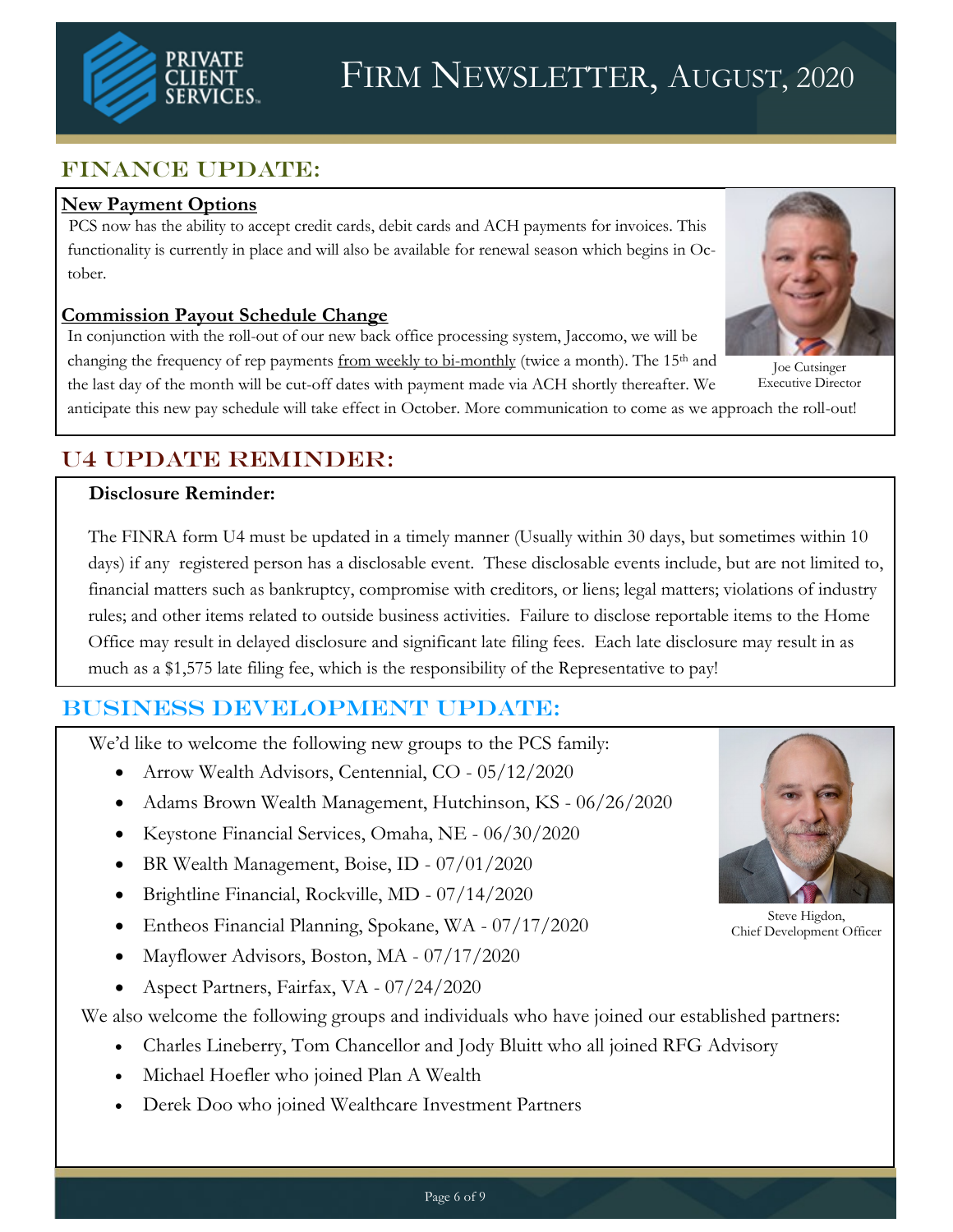

## COMPLIANCE UPDATE:

#### **Switch/Replacement Reminder**

While the term "switch" is generally more synonymous with buying and selling of mutual funds and "replacement" is more widely known in relation to insurance/annuity policies (i.e. 1035 exchange), both terms refer to the same concept.

A switch/replacement involves selling one commission-based packaged product (via prospectus) while purchasing another commission-based packaged product, generating a new commission, within a specified period. Private Client Services generally defines



for another without very sound reasons.

All switches/replacements require both an enhanced review as well as proper disclosures including via the PCS Purchase Form, signed by the customer, which includes documentation of the rationale as to why this action benefits the customer over the existing product, and the costs associated with the transaction(s). Commission-based packaged products are generally meant to be held for longer periods of time, so moving in and out of different products frequently, while generating additional costs to the customer, immediately raises red flags. A switch or replacement should only be done in scenarios where the customer would be in a more beneficial position compared to where she/he was with the current product.

If a switch is recommended, the Financial Professional must follow the recommendation diligence process as outlined by the firm, and document the process on the Recommendation Documentation Supplement form in order to comply with Regulation Best Interest. Regulation Best Interest does not require every recommendation be made utilizing the lowest cost option, but does require the cost to be a contributing factor in the recommendation selection process.

Every insurance/annuity replacement (i.e. 1035 exchange) recommendation must include a side by side comparison of death benefit, expenses, and riders as noted on the PCS Purchase Form to determine if the replacement is in the customer's best interest. Sales in New York must also comply with the additional disclosure requirements of that state.

If unsure as to whether a switch or replacement would truly be considered in the best interest of your customer, you should discuss it with your designated OSJ Manager or Managing Principal prior to making the recommendation.



John Taylor-Jones Chief Compliance Officer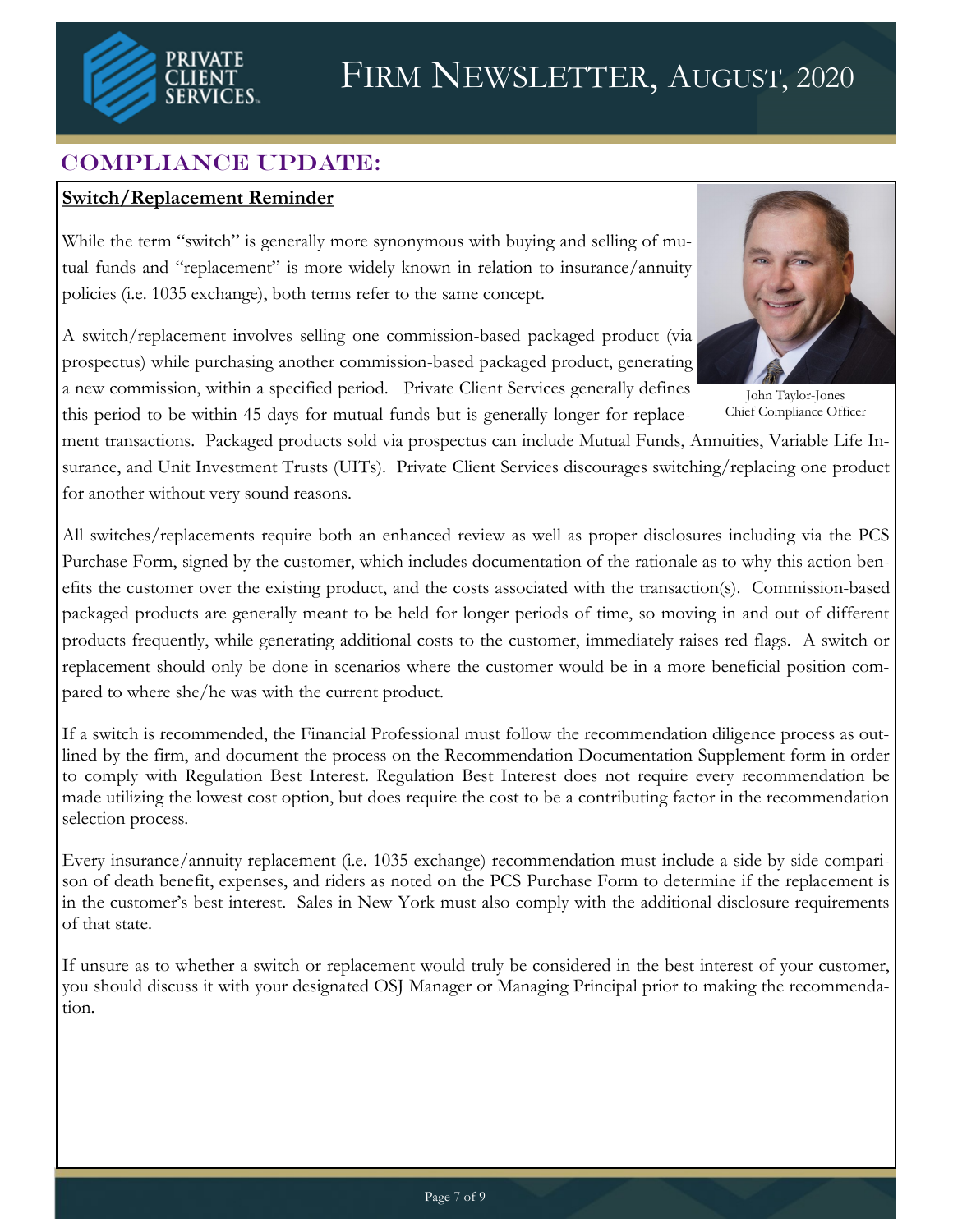#### **Regulation Best Interest**

With the June 30<sup>th</sup> effective date now officially in the history books, we believe a brief overview of what steps PCS has taken thus far, including specific changes in firm policies and procedures made as a result of this new regulation, to be beneficial in continued compliance in this new regulatory environment.

Regulation Best Interest (Reg BI) only applies when making an investment or account-related recommendation to a retail customer. If no recommendation is made, then the newly developed documentation (i.e. Reg BI – Recommendation Documentation Supplement) requirement as well as corresponding customer disclosures (i.e. Regulation Best Interest Disclosure) do not apply.

To make it easier to reference, PCS has compiled a central repository for all firm specific Reg BI related materials within the Advisor Resource Center. After logging onto the Advisor Resource Center, you can click on the [Rec](https://pcsbd.net/client-access-area/recommendation-guidance/)[ommendation Guidance](https://pcsbd.net/client-access-area/recommendation-guidance/) tab.

Among the materials included for ease of reference are as follows:

To assist in complying with all four core obligations required of Reg BI (1. Disclosure, 2. Care, 3. Conflicts of Interest and 4. Compliance), Private Client Services has developed firm specific documentation and guidance to be utilized prior to making investment and account-related recommendations. Whether the documentation is intended for internal use versus investor-facing use is specified below.

- [PCS Firm Specific Regulation Best Interest Training](https://pcsbd.net/client-access-area/recommendation-guidance/) (Internal Use)
- [Regulation Best Interest Recommendation Selection Process](https://pcsbd.net/client-access-area/recommendation-guidance/) (Internal Use)
- [Recommendation Documentation Supplement](https://pcsbd.net/client-access-area/recommendation-guidance/) (Internal Use)
- [Regulation Best Interest FAQ's](https://pcsbd.net/client-access-area/recommendation-guidance/) (Internal Use)
- **[PCS Rollover Disclosure](https://pcsbd.net/client-access-area/recommendation-guidance/) (Investor)**
- [Regulation Best Interest Disclosure](https://pcsbd.net/regulation_best_interest/) (Investor)
- [PCS Client Relationship Summary or Form CRS](https://pcsbd.net/regulation_best_interest/) (Investor)

#### **PCS Firm Specific Regulation Best Interest Training**

For a thorough review of all firm specific policy and procedural changes specific to your role as a financial professional with Private Client Services, reference the following training: PCS Firm Specific Regulation Best Interest

#### **Regulation Best Interest Recommendation Selection Process**

The [Regulation Best Interest Recommendation Process](https://pcsbd.net/client-access-area/recommendation-guidance/) is intended for internal use. This document breaks down what questions Financial Professionals should be considering when developing a recommendation as to the type of account as well as the investments and overall strategies to be recommended therein.

#### **Recommendation Documentation Supplement**

The [Recommendation Documentation Supplement](https://pcsbd.net/client-access-area/recommendation-guidance/) is intended for internal use. This document must be completed and signed by the Financial Professional as part of the account opening process for all accounts in order to document the rationale as to why a particular recommendation was made as to the type of account as well as the subsequent investment recommendations made therein. While the Account Selection Recommendation section on the Supplement must be completed for all accounts (i.e. Direct, Brokerage, PCS Advisory), the Investment Recommendation section is required only for direct accounts and is optional for brokerage and PCS Advisory accounts.